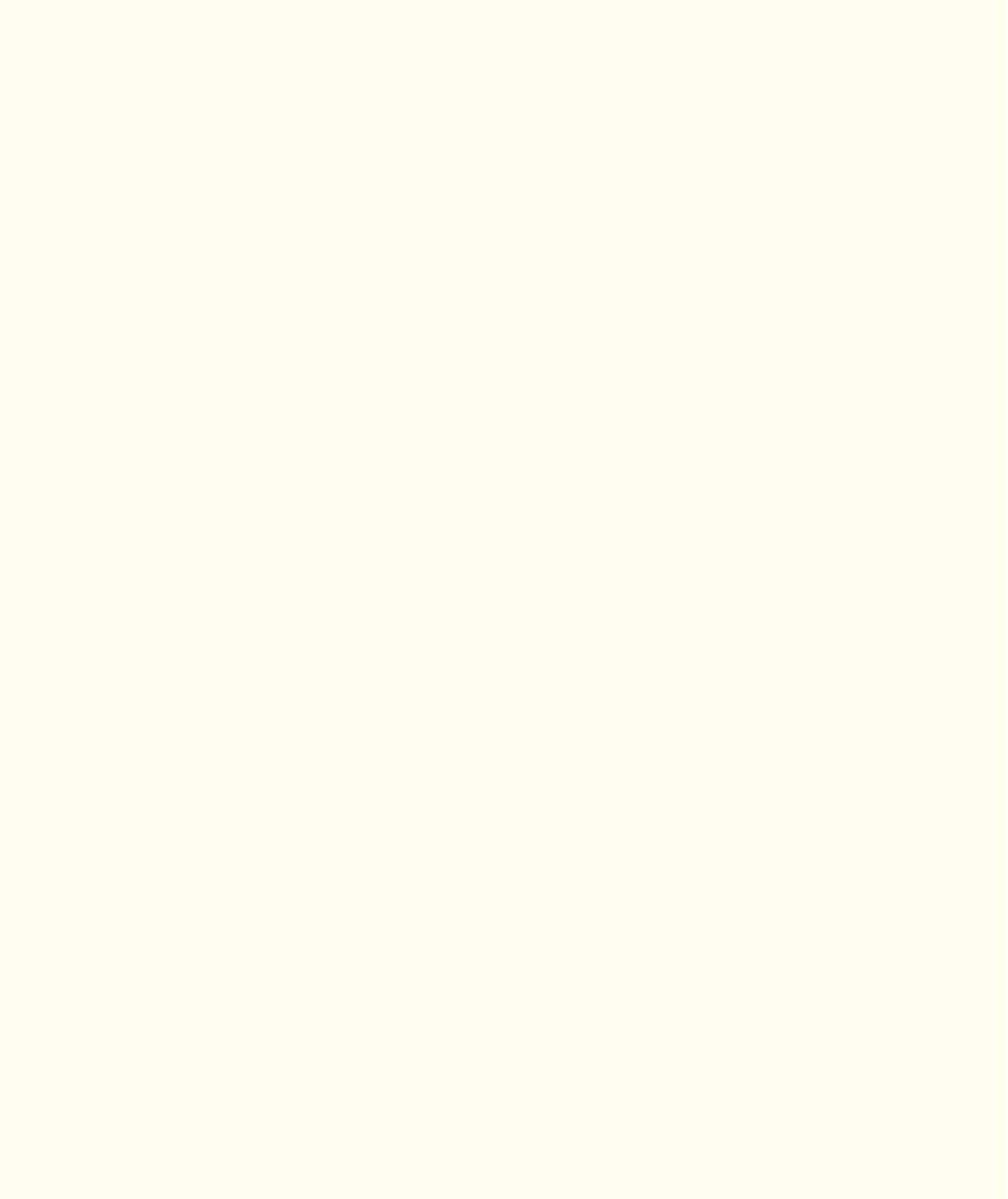## *Doing Allegory Otherwise in* Everyman

Richard Hillman Université François-Rabelais - CESR/CNRS

The basic definition of allegory, as mandated by the word's Greek origin, is saying things otherwise, one thing in terms of another. That is conspicuously to leave undefined, however, the relation between the two "things" in question—arguably for good reason, since it is allegory's business to define and redefine that relation. As Carolynn Van Dyke puts it in her stimulating 1985 book on the history and development of the trope, "Allegory, the narrative of universals, envisions human life as a continual interchange between temporal event and eternal pattern".<sup>1</sup> Still, the common modern understanding, which sometimes employs the demeaning name of "naïve allegory", or the falsely complimentary one of "pure allegory", is to presume a constant and stable link based on the subordination of vehicle to tenor, medium to message, sign to signified. To invoke this last dichotomy is effectively to renounce all pretence of stability, from the point of view of post-Sussurean linguistics, but the illusion persists, no doubt because the attraction of what James I. Wimsatt, speaking of *Everyman,* terms "beau-

. Carolynn Van Dyke, *The Fiction of Truth: Structures of Meaning in Narrative and Dramatic Allegory* (Ithaca, NY: Cornell University Press, 1985), p. 63.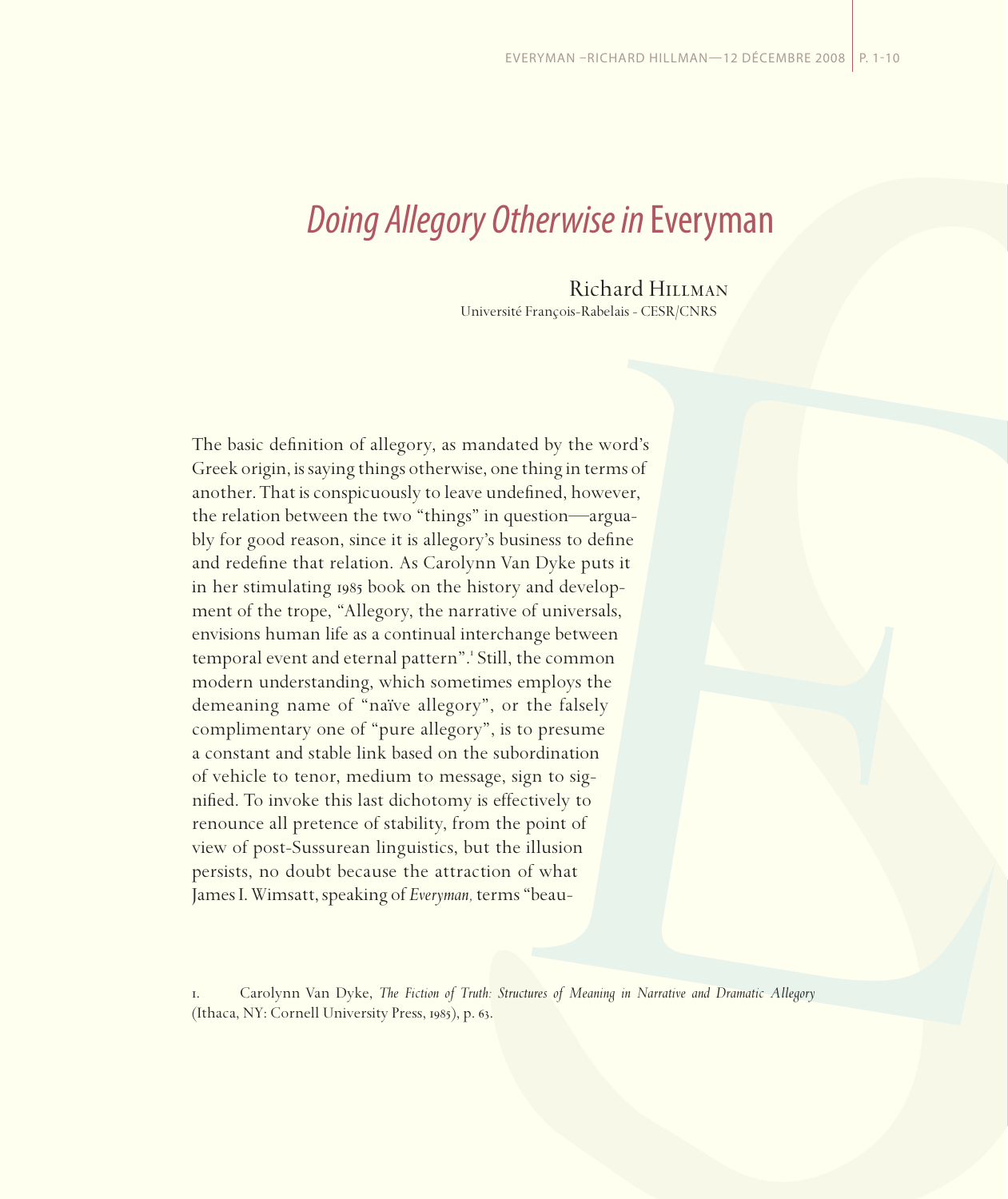tifully simple allegory",<sup>2</sup> is strong: in this light, an allegorical character appears "transparent",<sup>3</sup> in Wimsatt's phrase, with his or her identity determined onomastically. Hence a character designated as Truth derives existence, form and meaning wholly from the way the quality thereby indicated is defined, explicitly or inferentially—by its actions or interactions. This would be so, moreover, regardless of the fact that Truth in the occidental tradition is overwhelmingly likely to be female—as in the grammatical gender of Veritas, as in the proverb holding Truth to be the daughter of Time, as in the tradition of the four daughters of God.<sup>4</sup> There is, of course, no Truth in *Everyman*. (There, by the way, am I speaking allegorically or not?—the question is not wholly frivolous.) But as it happens, there are three allegorical figures gendered feminine—Good Deeds, Knowledge and Beauty—and we obviously cast away some part of what is signified by them, however indefinite, if we suppose that such an individualising element has nothing to with it.

Any notion of allegory as transparent signification is vastly oversimplified in itself, and, especially since the important work in the 1960s of D. W. Robertson and Rosamund Tuve, a substantial body of criticism has developed to prove the point. Some of this criticism, moreover, is particularly to the point here, because it returns to that much-cited but little-read fountainhead of medieval allegorising practices, the *Psychomachia* of Prudentius. Van Dyke's book opens with a chapter devoted to "The *Psychomachia* and the Nature of 'Pure' Allegory", whose conclusions functionally inform her subsequent reading of *Everyman*;<sup>6</sup> a full-length study of Prudentius' "Poetics of the Soul" by Marc Mastrangelo, published in 2008, takes a typological approach to the *Psychomachia* under the rubric, "Christian Theology and the Making of Allegory". The latter work, in particular, decisively dispels another widespread

. James I. Wimsatt, *Allegory and Mirror: Tradition and Structure in Middle English Literature* (New York: Pegasus, 1970), p. 47.

3. Wimsatt, p. 47.

. A notable exception occurs in *Mankind*, where Mercy (himself a masculine character, contrary to tradition, assures the despondent protagonist that "Trowthe may not so cruelly procede in his stryt argument / But that Mercy schall rewle the mater" (*Mankind*, *Medieval Drama*, ed. David Bevington [Boston: Houghton Mifflin, 1975], ll.  $841-42$ . The figure of Truth is not actually brought on stage, however.

. See esp. D. W. Robertson, Jr., *A Preface to Chaucer: Studies in Medieval Perspectives* (Princeton, N.J.: Princeton University Press, 1962), and Rosemond Tuve, *Allegorical Imagery: Some Mediaeval Books and Their* Posterity (Princeton, NJ: Princeton University Press, 1966).

6. See Van Dyke, pp. 25-63, 127-39.

. Marc Mastrangelo, *The Roman Self in Late Antiquity: Prudentius and the Poetics of the Soul* (Baltimore, MD: Johns Hopkins University Press, 2008), pp. 82-120.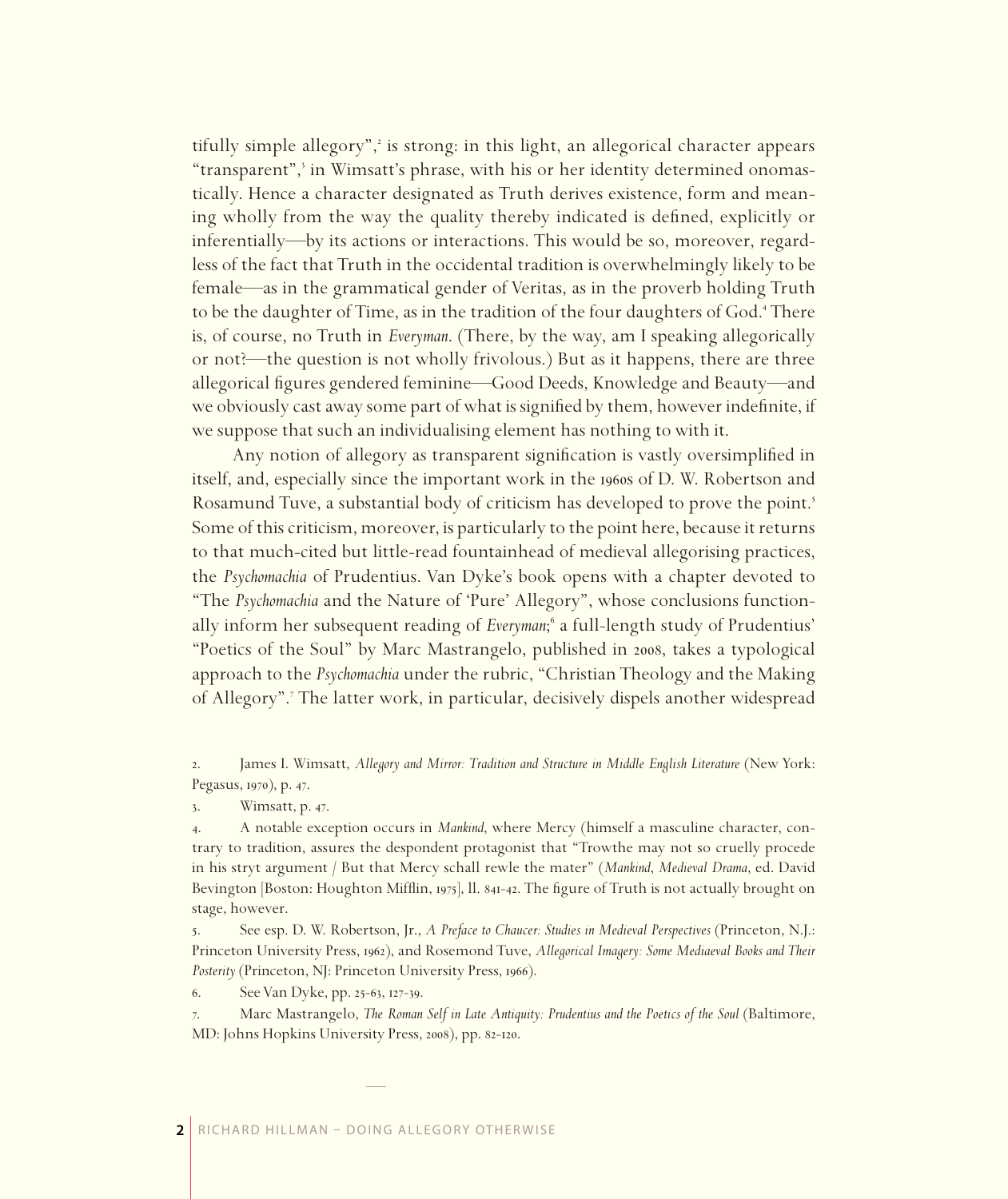misconception—namely, that "transparent" allegory, if it did or could exist, with the concrete simply folding itself into the abstract, would be compatible with medieval thought.

The reason for the incompatibility should be recognised as a substantial semiotic one, if one hopes to define the specificity of *Everyman*. A reductively theatrical reading, such as that expressed by A. C. Cawley, cannot fully accommodate the issue either (and, indeed, Cawley surprisingly skirts it by applying a "realism" every bit as anachronistic in its own way):

> Although several of the characters in *Everyman* are vividly personified and have a very real existence on the literal plane, they also have a theological meaning underlying their surface liveliness.

Although virtually every term in this statement is problematic, it is nevertheless useful in returning us to the semiotic starting point, that is, that the symbol in medieval iconography retains its "very real existence on the literal plane". This is the basis of allegorical interpretation of the Bible, whose literal truth is never in question; as Robertson puts it, with reference to St. Paul's use of the term (in Gal. 4:22 ff.), "The word *allegory* here means, as it does among the grammarians, 'saying one thing to mean another', but the thing said in the first place is also true". The point has been more largely formalised by Julia Kristeva in terms of an episteme, precisely as a way of distinguishing premodern from modern perception, the universe of the symbol from that of the sign, in her important essay, "Le texte clos".<sup>10</sup>

But in this case there is also—and here, too, Cawley points the way, however unwittingly—a theatrical factor. Whatever the precise circumstances (if any) in which performance of *Everyman* was envisaged, it is other than a narrative to be read or listened to. It obeys and exploits the universal theatrical principle by which character successively defines itself action by action, speech by speech—in effect, writing itself on a blank slate—before an audience's eyes and ears. The vernacular medieval theatre in general abounds with evidence that characterisation tends, as if by centrifugal force, to individualise and particularise, hence to slip around on (if never to topple off) its inevitable base of spiritual significance. This adds an instability and a tension to the signifying process, given that in allegory generally, as Tuve has pointed out,

<sup>8.</sup> A. C. Cawley, ed., *Everyman* (Manchester: Manchester University Press, 1961), p. xx. References to *Everyman* are taken from this edition.

<sup>9.</sup> Robertson, p. 291.

<sup>.</sup> Julia Kristeva, "Le texte clos", *Semeiotikè. Recherches pour une sémanalyse*, Collection "Tel Quel"  $(Paris: Seuil, 1969)$ , pp.  $113-42$ .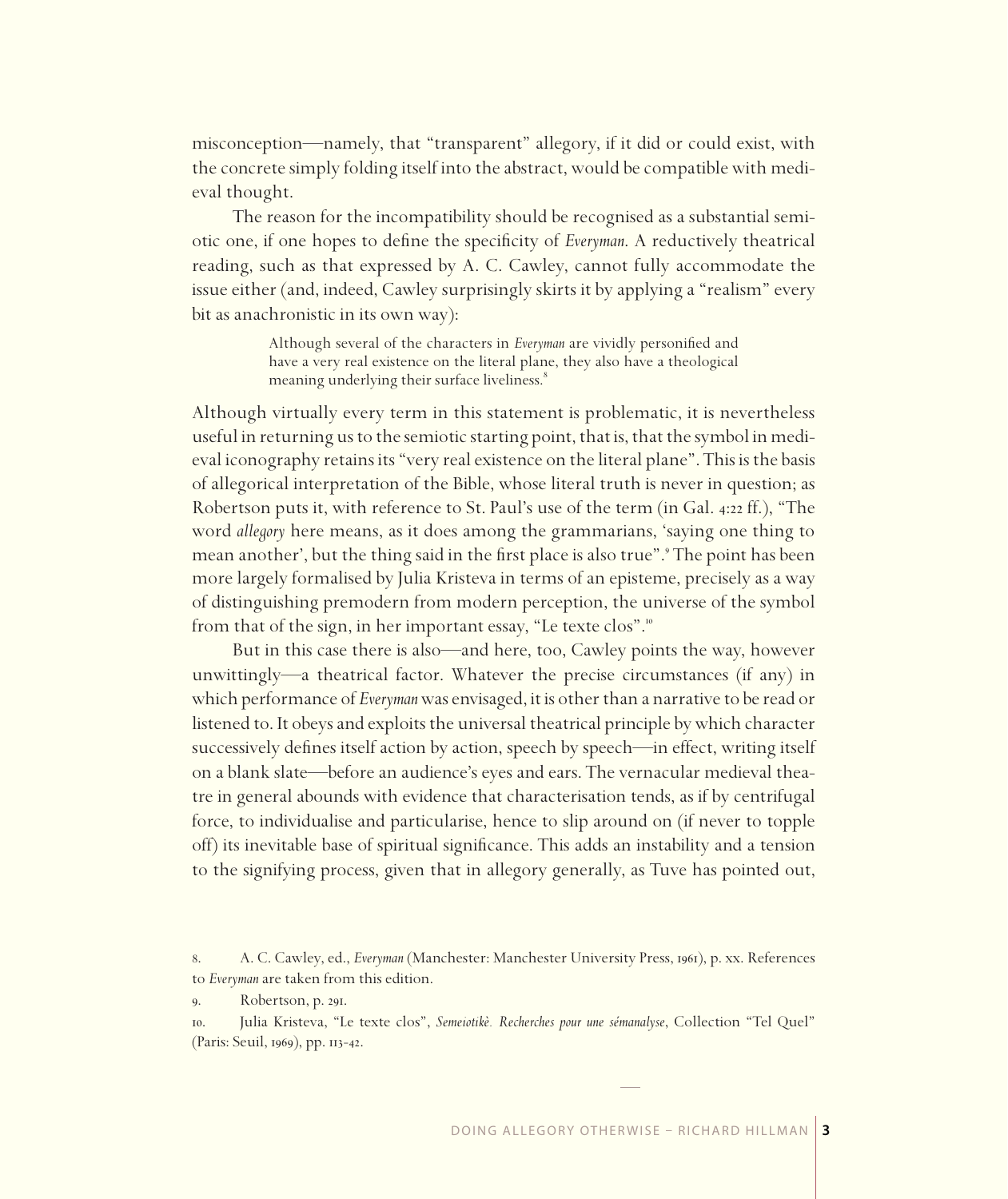it is often knowledge of the meaning that animates the particular representation. In the theatre, symbolism becomes, in a sense, a moving target: now one clearly glimpses the referent; now it is blurred again; always, however, one *knows* it is there. This form of *knowledge*, proper to the medieval didactic theatre, is arguably included in the multiple meanings of the character so named in *Everyman*, whose mediating function for Everyman—chiefly, no doubt, as a doctrinal informant ("What must I do to be saved?")—is explicitly transferred at the conclusion to an audience yet to come to grips with its mortality:<sup>"</sup> "Now hath he suffered that we all shall endure" (888).

More than incidentally, this essentially metatheatrical dimension of the role of Knowledge points to what I see as the distinctive self-consciousness of the allegorical procedures in *Everyman*. The basic principle of a variable relation between concrete existence and abstract signifying—between, in effect, the letter and the spirit—extends, however, to the Miracle (or Saints) Plays and even to the biblical figures of the Corpus Christi cycle pageants. This is clear from comparison, notably, with the liturgically derived enactments staged within the churches, where anything that might be called characterisation is minimal. The tendency towards theatrical particularity in the cycles extends, indeed, to substantially embroidering biblical personages (such as the wife of Noah) or supplementing them (by developing Christ's executioners, for instance), to say nothing of sheer inventions, such as the subplot of the Wakefield Second Shepherds' Play.

In the case of the allegorical figures, who, of course, dominate the Morality Plays, there is little initial anchoring in a concrete entity—apart from certain standard iconographic attributes (the Dart of Death), generic attributes (angel wings, devilish fireworks) or coded traits of speech (dignified preaching for the virtues, rough colloquialism or brash obscenity for the vices). There is also a fundamental *décalage* involving the status of many of them. To stage the psychomachia around an Everyman figure, as most Moralities do, is to put outside what must simultaneously be understood to be inside, and this effect is further complicated where generic inward misleaders shade into particularised outward ones, as in *Mankind*. Such theatrical doubleness is not foreign to *Everyman*—far from it, given the inwardoutward shifting of such figures as Good Deeds, Knowledge, Strength, Beauty and Discretion—even, arguably, Death, who is sent from outside but obviously oper-

II. Tuve, p. 26.

<sup>.</sup> The most systematic treatment of the figure of Knowledge is by Michael J. Warren, "*Everyman*: Knowledge Once More", *Dalhousie Review* 54 (1974): 136-46. Cf. Van Dyke, pp. 133-34.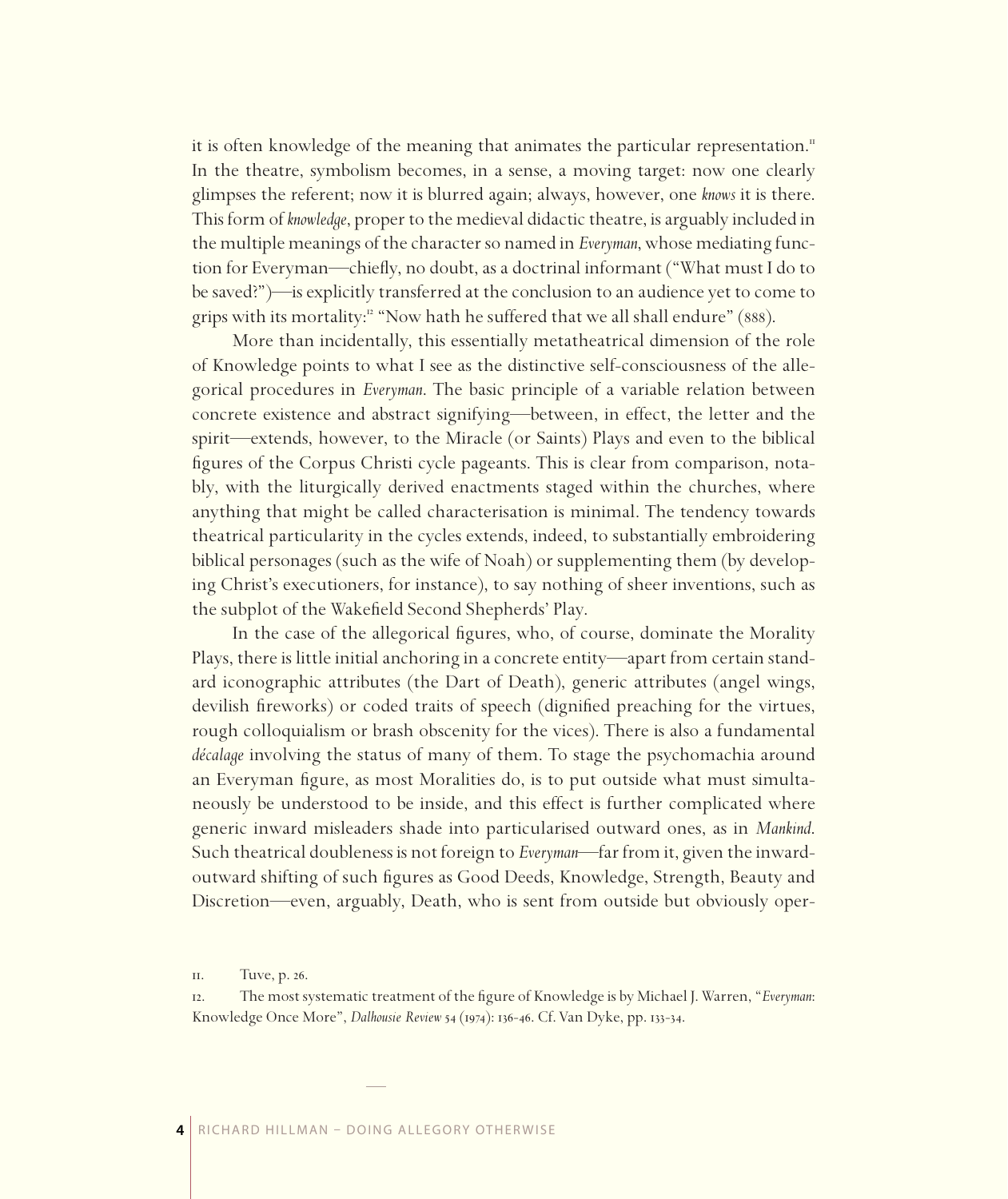ates from the inside out. The cumulative effect in such plays is to turn Everyman's theatrical space into a virtual No-man's land, neither here nor there, and conspicuously suspended between life and death.

The scope for "jeu" in the Derridean sense, then, between the particular and the universal is greater in the Moralities than in the other medieval dramatic forms. One can push quite far towards creating the sense of a character without impairing his or her capacity to signify spiritually. In fact, in most of the English medieval drama, such double signifying is understood to come with the territory, taken for granted, even if the balance varies case by case and widely varying degrees are possible. The effect is possible to trace—and especially to the point, of course—even in the Everyman figures of the other surviving moralities. On the one hand, in the case of Humanum Genus in *The Castle of Perseverance*, whose entire lifespan is traced from infancy to death, the individualizing takes the form of spinning off into the successive phases of life, with their characteristic temptations. On the other hand, Mankind in the play so called, who spends his entire career as a young man tempted by a young man's vices, is identified with considerably precision in terms of local geography and social milieu.

*Everyman*, nevertheless, stands out not just for installing these signifying procedures at the centre of the play but for actually making them the object of play in selfreflexive metadramatic fashion. The structural principle is hardly in doubt—witness Michael J. Warren on Fellowship and Kindred, who, he says, "have a dual quality; at times they appear as Everyman's friends in their particularity, and at others in their abstract roles as representative figures and aspects of Everyman's thought". More elusive is the effect aimed at or achieved. Here, to Warren's aesthetic reservation ("The first attendant problem, however, is that the separation is never exact")—and it is tempting to see this as evidence that the play exerts its destabilising power across the centuries—Van Dyke responds with a claim for didactic functionality: "That 'problem' is not the playwright's lapse, but his point. Everyman must learn to see beyond the promises and evasions of his own friends and kin to the laws of the categories whose names they bear".<sup>14</sup>

The claim is generally persuasive, and it may be bolstered by recognising that the functional tension between particular and categorical is enhanced by the confusion between inward and outward—in short, over ownership. We can see this in the

<sup>13.</sup> Warren, p. 137; cited by Van Dyke, p. 130.

<sup>14.</sup> Van Dyke, p. 130.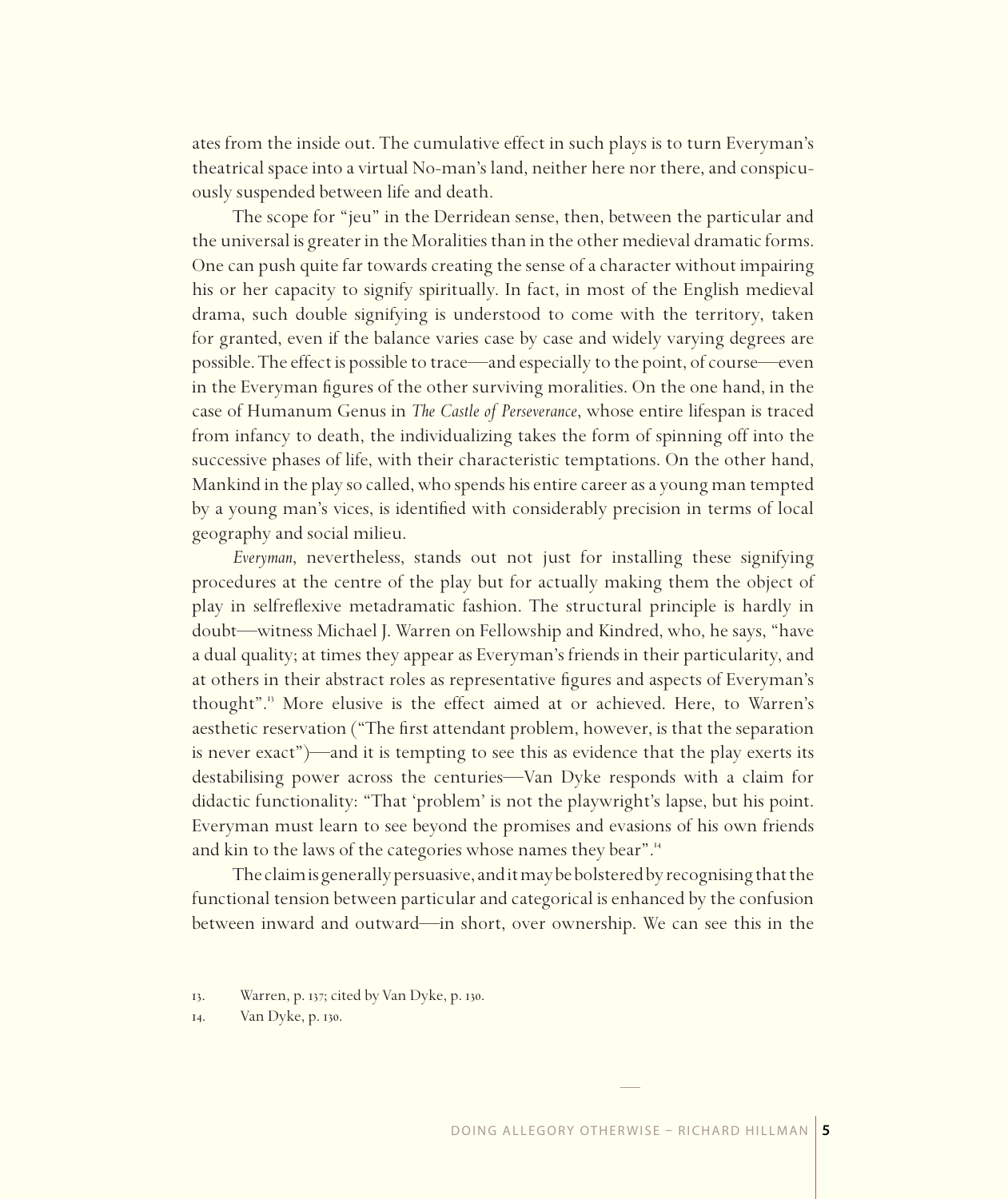universal properties—Beauty, Strength, Discretion, Five Wits—that Everyman supposed were properly his. Fittingly, the pivotal instance is that of Goods, property itself, whose relocation to the exterior is accompanied by his disclosure of himself as the play's closest approximation of a diabolical vice, the only character in this decidedly bleak landscape who is actually enjoying himself:

| Goods.    | What, wenest thou that I am thyne?               |
|-----------|--------------------------------------------------|
| Everyman. | I had went so.                                   |
| Goods.    | Naye, Eueryman, I saye no.                       |
|           | As for a whyle I was lente the;                  |
|           | A season thou hast had me in prosperyte.         |
|           | My condycyon is mannes soule to kyll;            |
|           |                                                  |
|           | Marry, thou brought thy selfe in care,           |
|           | Whereof I am gladde;                             |
|           | I must nedes laugh, I can not be sadde. (437-56) |

This movement is ironically complemented by the inverse transfer of Good Deeds from outside, repudiated and enfeebled—"Here I lye, colde in the grounde; / Thy synnes hath me sore bounde, /That I can not stere" (486-88)—to become Everyman's indeed: his only companion through to the end, who "shall make all sure"  $(889)$ . The recurrent "my" that was originally fraught with desperate disaffection—"My Good Dedes, where be you?"  $(485)$ —becomes a token of the glorious possession of enduring assets: "Welcome, my Good Dedes! Now I here thy voice / I wepe for very sweteness of loue"  $(634-35)$ .

Yet when Van Dyke enfolds the primordial encounter of Everyman, the one with Death, into the heuristic pattern of learning how to read allegorically— "Everyman responds to the visible agent and the particular encounter, not to the concept they embody" —her reading reveals its limitation and short-changes the play's theatrical daring and power. For on this point Everyman is conspicuously not wrong. Death is pointedly established for the audience, on God's own authority in the extraordinary opening monologue, as at once particular and universal, and, moreover, as a punishment at once synchronic and diachronic, infinitely repeated through human history from the Fall to the Day of Doom. From the typological perspective of the original audience, the expression "Drowned in synne"  $(26)$  would be bound to evoke the retributive Flood, while the promise of mercy conveyed by the rescue of Noah resounds with God's representation as at once Father of his "creatures"  $(2)$  and suffering Christ ("To gete them lyfe I suffered to be deed;  $/$  I heled theyr

15. Van Dyke, p. 129.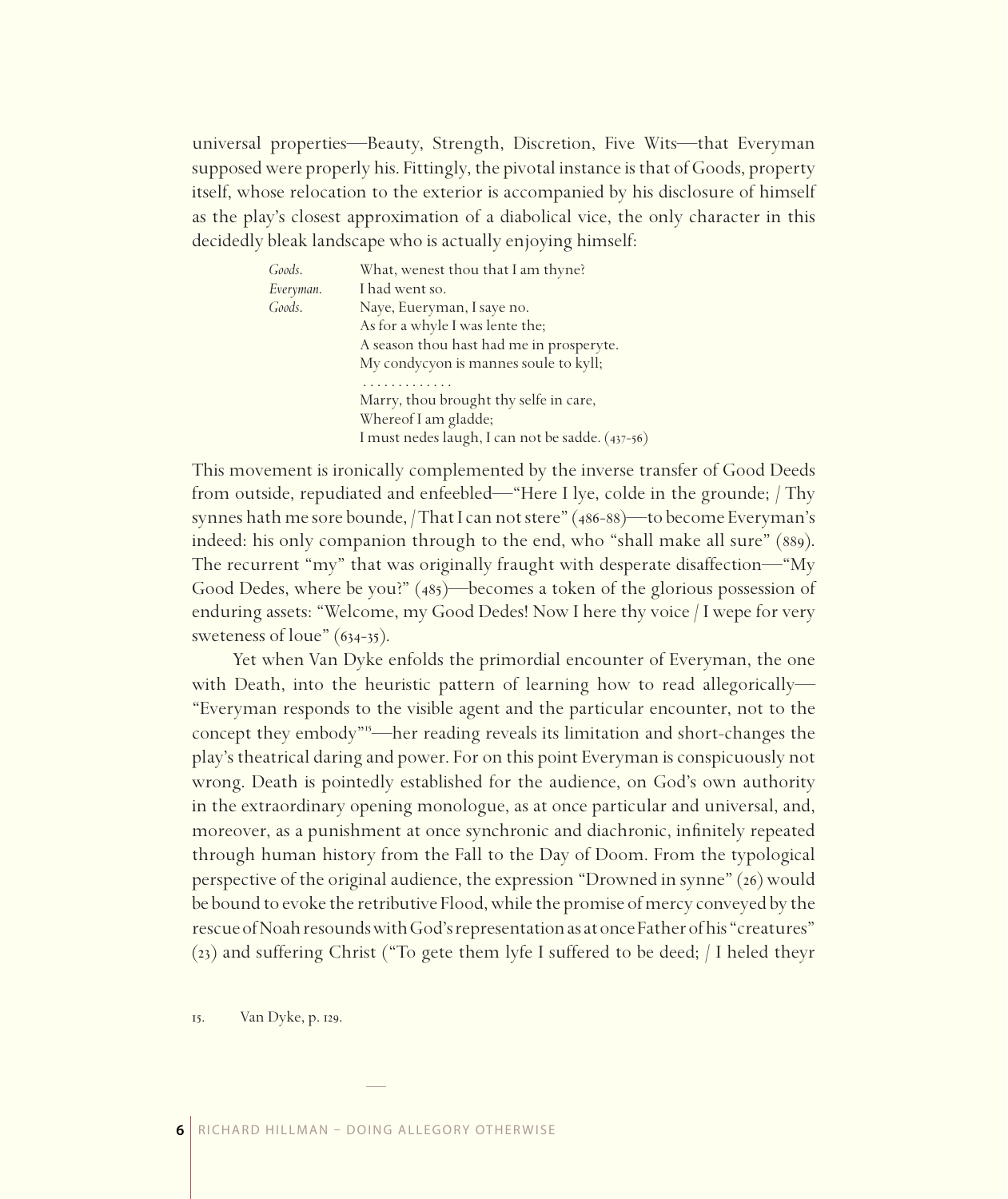feet / with thornes hurt was my heed"  $[32-33]$ ), now come to Judgement. Particularity here, moreover, extends to insisting on Christ's assumption of humanity—in effect, of Everyman's sin and punishment—so far that the Omnipotent appears helpless in the face of humanity's free will: "I coude do no more than I dyde, truely"  $(34)$ . (In that adverb, by the way, Truth makes a cameo appearance after all.) The duality of particular and universal, then, is thoroughly bound up with, hence anchored in, a verbal and visual enactment of the mystery of the Trinity.<sup>16</sup>

Moreover, if it is true that Everyman must learn how to read allegorically, his own double signifying is equally signalled, before the character appears, through a mingling of references to him in the singular and plural: "I perceyve, here in my maiesty,  $\frac{1}{10}$  How that all creatures be to me vnkynd" (22-23); "Euery man lyveth so after his owne pleasure,  $/$  And yet of theyr lyfe they be nothynge sure"  $(40-41);$  "I hoped well that euery man / In my glory sholde make his mansyon, / And thereto I had them all electe"  $(52-54)$ . This, again, is an anchoring of semiotic duality in impeccable authority, but since the Trinitarian mystery does not apply to humanity, the frankly theatrical effect remains uppermost. That theatricality is seconded and foregrounded by Death, who, in responding to the divine command with the play's most concrete evocation of the *danse macabre*, couples his own double function with that of his victim—or victims:

> Lorde, I wyll in the worlde go renne ouer-all, And cruelly out-search bothe grete and small. Euery man wyll I beset that lyveth beestly Out of Goddes lawes, and dredeth not foly. (72-75)

In sum, by the time Death (guiding the audience's perception) physically perceives Everyman as an individual—"Loo, yonder I se Eueryman walkynge" (80) and asks whether he has forgotten his "Maker"  $(86)$ , not only has the basic double perspective been established, but so has the principle of continually shifting from one to the other, as if in an anamorphic painting. Thereafter, all interplay between particular and universal, concrete and abstract, outward and inward, depends on and participates in that principle, so that it seems misleading to see the dynamic in moral terms, as one that must be mastered or transcended by Everyman as part of

. The conflationary effect is akin to, but carried well beyond, what is found, for example, in the York play of the *Judgment* (printed in *Everyman and Medieval Miracle Plays*, ed. A. C. Cawley, ed., pref. and bib. Anne Rooney, new ed. [London: Dent; Vermont: Charles E. Tuttle, 1993], pp. 181-94). There, despite some linguistic boundary-crossing, which makes the synchronic point, the Father and Son appear separately in distinct roles.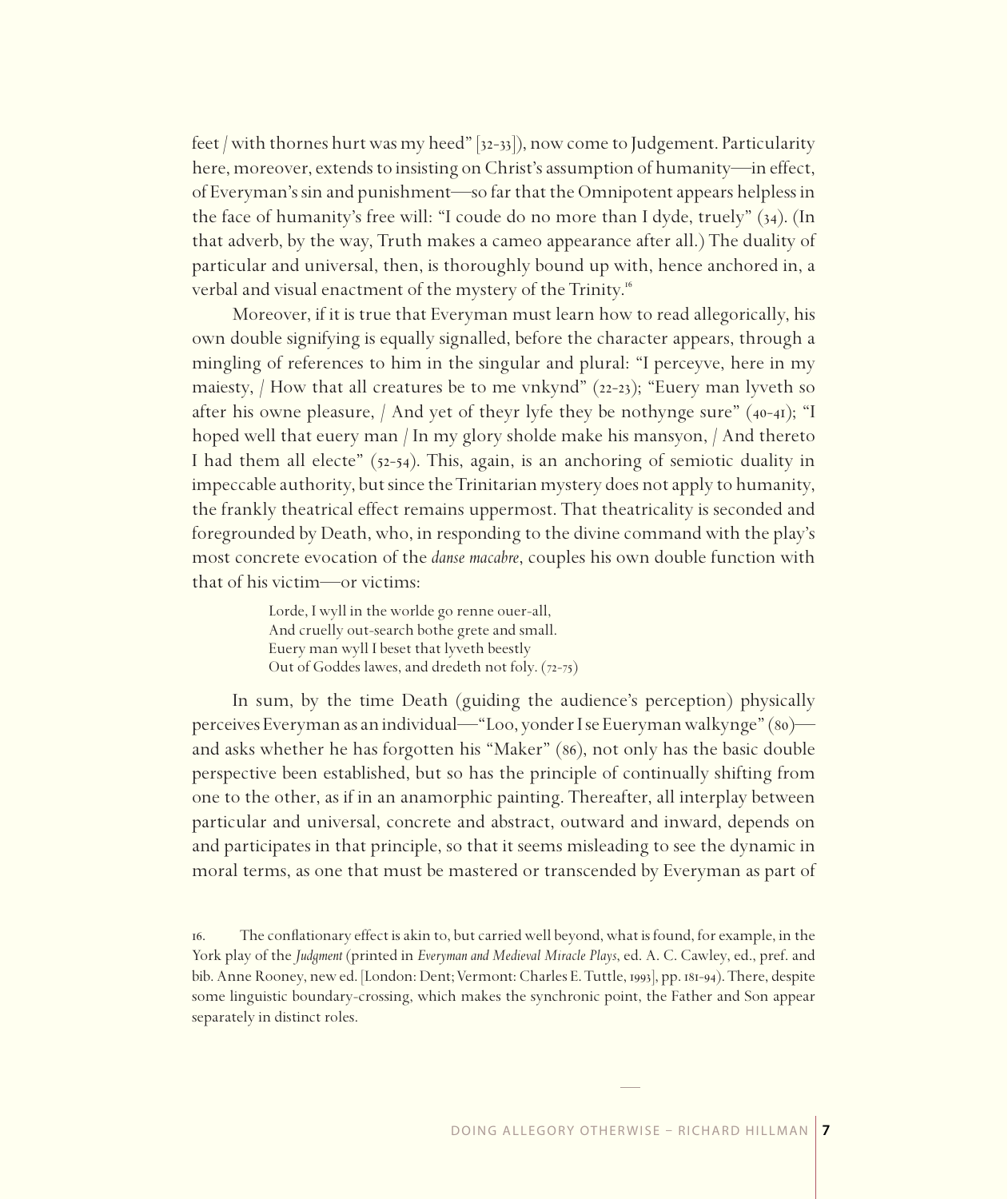his journey towards salvation. Rather, he himself is caught up and functions within it, to the point where, as the only character who might lay claim to subjectivity in something like the psychoanalytic sense, one may see him as emerging alternately as subject (in his particularity) and object (in his universality). One might even find him, from this point of view, illustrative of the evolution of Kristeva's medieval universe towards the modern one, in that he shifts back and forth between aiming to constitute meaning as a sign and being constituted as a signified.

Such linguistic terminology highlights the role played by a double discourse in the anamorphic representation of Everyman—again, an effect without an exact parallel elsewhere in the other surviving medieval English drama. As I have stressed in a previous study of self-speaking and subjectivity, his language moves insistently, often abruptly, between "personal" expression and the ventriloquising of the universal through proverbs, generalities, and spiritual tags," as when he reacts to the blunt desertion of Strength, shifting from the first to the third person:

> I had wende surer I sholde you haue founde. He that trusteth in his Strength, She hym deceyveth at the length.  $(826-28)$

And if Everyman's last words, inevitably, echo those of Christ in the transcendental language of prayer—language in which he is spoken, effectively, as the redeemed soul parting from the body and its fallen discourse—it is nonetheless on this level, too, that Knowledge symbolically remains mortal and confronts the audience with its mortality. For she anticipates the Angel's definitive declaration in the language, not of certainty, but of perception and deduction:

> Me thynketh that I here aungelles synge, And make grete ioy and melody Where Everymannes soule receyued shall be. (891-93)

This is, I take it, confirmation that the spectators are interpellated as Everyman. They at once recuperate his collective identity as "the people"  $(z_5)$  of whom God spoke warningly at the outset and are invited to apply as individuals the lesson that has just led, before their very eyes and ears, to the precarious saving of a single soul. The interpellation and the lesson depend on the ongoing doubleness of the signifying process, the unstable relation between particular and universal, temporal and eternal, until the end of time. That relation is shown to be inherent in the symbolic

<sup>.</sup> Richard Hillman, *Self-Speaking in Medieval and Early Modern English Drama: Subjectivity, Discourse and*  the Stage (Basingstoke: Macmillan; New York: St. Martin's, 1997), p. 46.